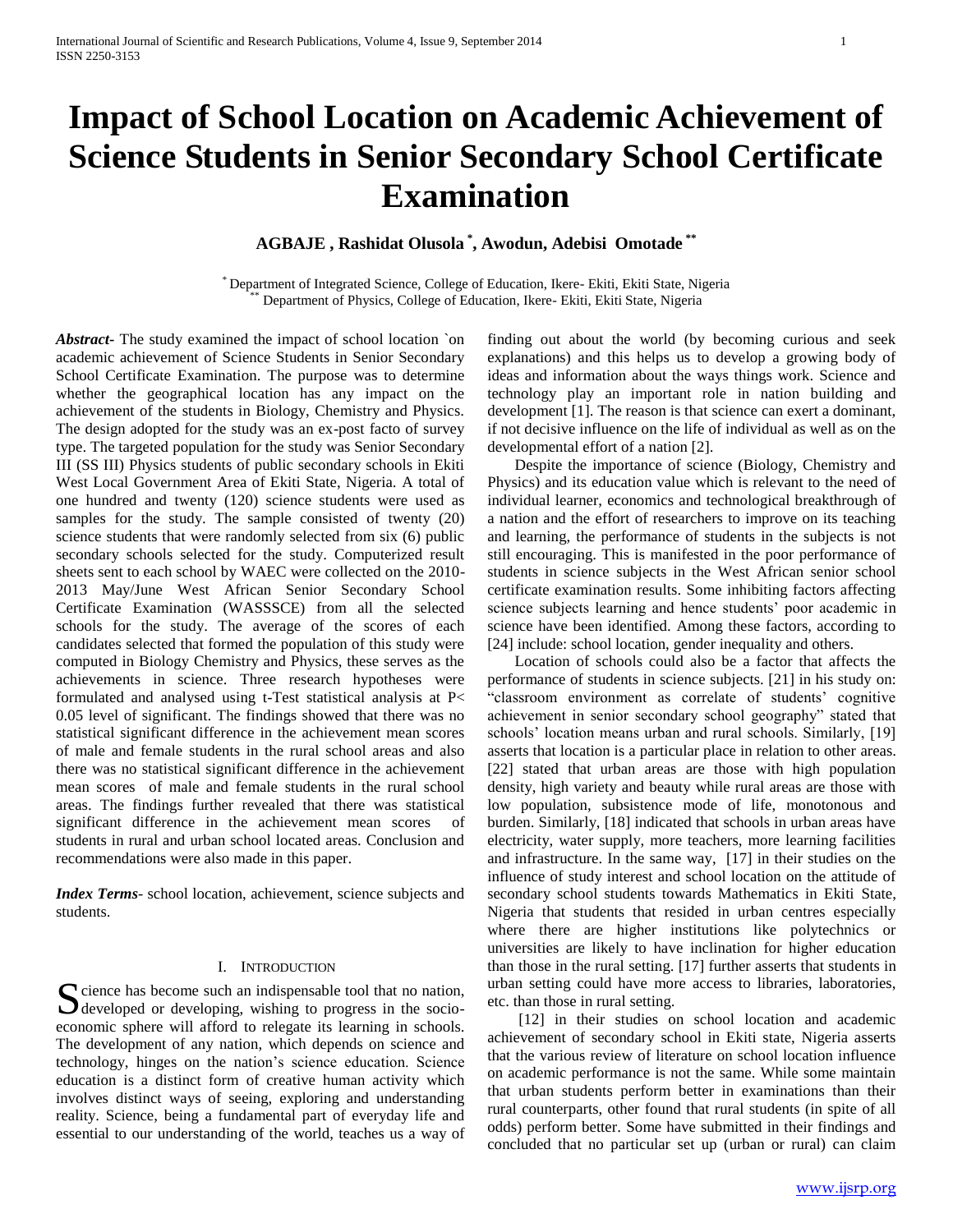superiority over the other because their performances are the same. [15] in his studies on the influence of sex and location on relationship between student problem and academic performance affirms that sex and location do not affect the negative relationship between student problems and academic performance. In another development, [14] studied students' in Australia and found out that geographical location do not significantly predict outcomes in school performance. Conversely, [3] asserts that school location has been viewed as one of the factors that affect students' academic achievement. Similarly, [20] stated that sex and location of school influences students' academic achievement in some areas.

 [6] contends that school location and school size influences students' performance in sciences (Physics in particular). [4] that the entire unattractive physical structure of the school building could de-motivate learners to achieve academically. This is referring to learner's environment mismatch. In the same way, [10] also found statistically significant differences in students' science achievement in favour of urban schools as compared to rural schools. The reasons for this may be varied and complex but is probably related to differential access to resources required for quality teaching and learning [5].

 Moreover, [13] while looking at the effects of classroom and environmental noise on children's academic performance found out that both chronic and acute exposure to environmental and classroom noise have a detrimental effect upon children's learning and performance. Rural schools are disproportionately likely to have an inadequate pool of teachers qualified in Physics and insufficient funds to maintain up-to-date computers, instructional software, and laboratory facilities [11] and [23]. In addition, [9] and [8] in their separate studies indicated that schools in urban areas achieved more than schools in the rural areas in science subjects. Specifically, [9] observed in his study that schools in urban locations had better academic achievement than their rural counterpart in Chemistry.

 Conversely, [7] in their study to determine the factors which predict performance in secondary school Physics in Ebonyi North educational Zone of Ebonyi State, asserted that the effect of school location on the performance in secondary school Physics was not significant, hence, they concluded that school location does not influence Physics achievement of students in secondary school.

 Similarly, in a study of school location versus academic achievement in Physics, [24] observed that there was no significant difference in the mean achievement score of students in urban schools that were exposed to learning Physics through Computer-Assisted Instruction (CAI) and students in rural schools that were also exposed to the same treatment. In addition, [16] in their study on four Ability Process Dimension (4APD) as a function of improving teaching and learning as basic Mathematics in Ekiti State secondary schools revealed that the mean performances of students from urban and rural locations in Mathematics are not statistically different.

## II. RESEARCH HYPOTHESES

 The following research Hypotheses were formulated and tested at  $p < 0.05$ :

 $Ho<sub>1</sub>$ : There is no significant difference in the achievement mean scores of male and female students in the rural school located areas.

 $Ho<sub>2</sub>$ : There is no significant difference in the achievement mean scores of male and female students in the urban school located areas.

 $Ho_3$ : There is no significant difference in the achievement mean scores of students in rural and urban school located areas.

### III. METHODOLOGY

 The design of this study was an ex-post facto of survey type. The targeted population for the study was Senior Secondary III (SS III) Physics students of public secondary schools in Ekiti West Local Government Area of Ekiti State, Nigeria.

 The sample of the study consists of twenty (20) science students (i.e. students that registered and wrote WAEC examinations on Biology, Chemistry and Physics) were randomly selected from six (6) public secondary schools selected for the study. A total of one hundred and twenty (120) science students were used as samples for the study.The sample is made up of sixty (60) science students randomly selected from rural schools and sixty (60) science students that were randomly selected from urban schools. This sample comprises of sixty eight (68) male and fifty two (52) female.

 The researchers made personal contact with all the selected schools for this study and collected the 2010-2013 May/June West African Senior Secondary School Certificate Examination (WASSSCE) computerized result sheets sent to each school by WAEC. The average of the scores of each candidates selected that formed the population of this study were computed in Biology Chemistry and Physics, these serves as the achevements in science.

#### IV. RESULTS

 There is no significant difference in the achievement mean scores of male and female students in the rural areas.

**Research Hypothesis 1**

## *Table 1 : t-Test Analysis of academic performance of students in schools located in rural areas*.

| <b>GROUP</b> | N  |           | <b>SD</b> | df |        | Test  | Remarks |
|--------------|----|-----------|-----------|----|--------|-------|---------|
|              |    | $\bar{X}$ |           |    | value  |       |         |
|              |    |           |           |    | t-cal. | t-tab |         |
|              |    |           |           |    |        |       |         |
| Male         | 34 | 63.87     | 4.54      |    |        |       |         |
|              |    |           |           | 58 | 1.54   | 1.96  | * *     |
| Female       | 26 | 62.94     | 3.86      |    |        |       |         |
|              |    |           |           |    |        |       |         |

\* \* = Not Significant at  $P > 0.05$ 

 The table 1 above revealed that the calculated t–value (t-cal) is less than the tabulated t-value (t-table) at 0.05 level of significant ( i.e. t-cal =  $1.54 <$  t-table =1.96, df = 58; P > 0.05). Hence, the null hypothesis is hereby accepted. That is, there is no significant difference in the achievement mean scores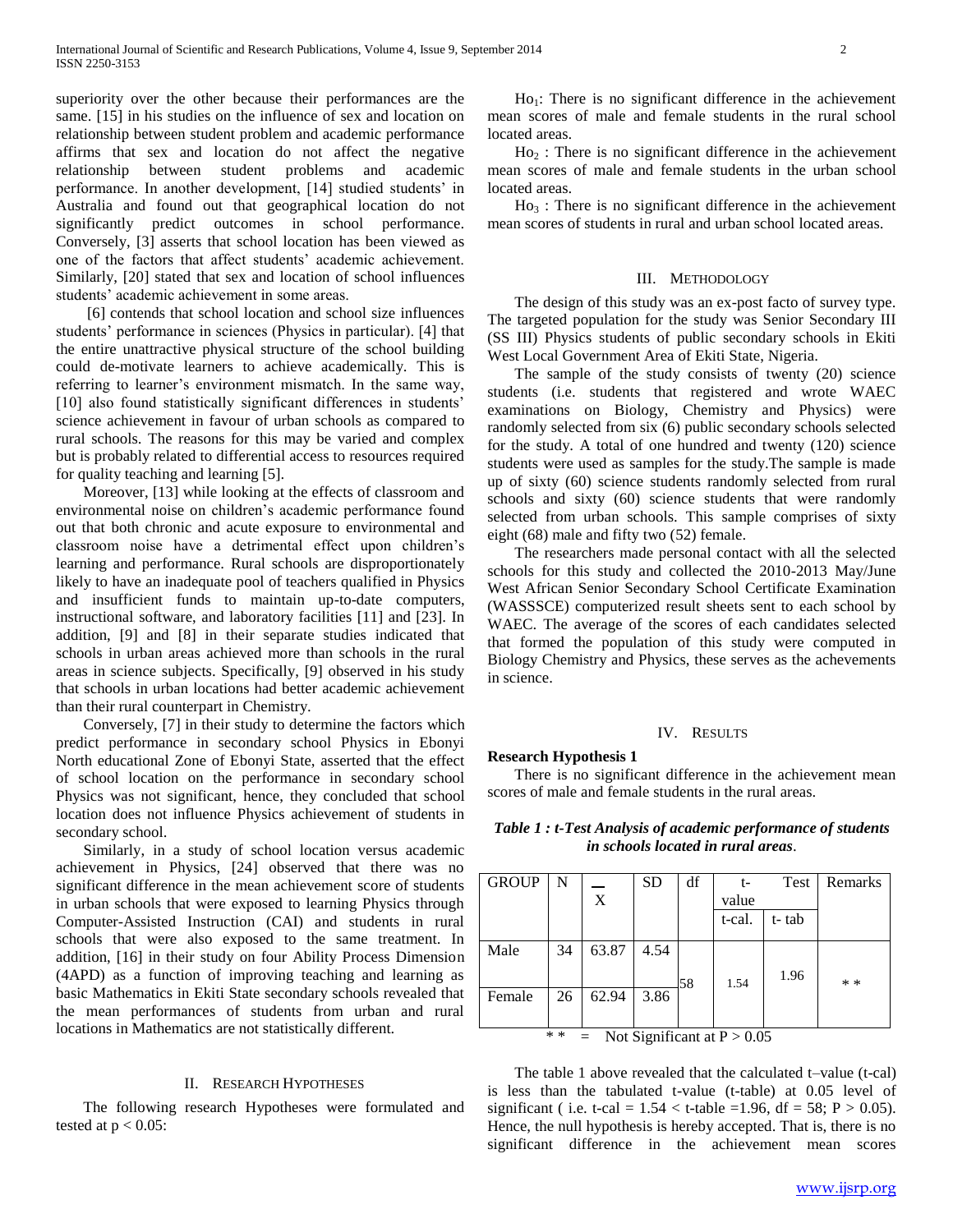(WASSSCE results) of male and female students in the rural areas.

## **Research Hypothesis 2**

 There is no significant difference in the achievement mean scores of male and female students in the urban school located areas.

| Table 2 : t-Test Analysis of academic performance of students |
|---------------------------------------------------------------|
| <i>in schools located in urban areas.</i>                     |

| <b>GROUP</b>                              | N  |             | <b>SD</b> | df | t-     | Test  | Remarks |
|-------------------------------------------|----|-------------|-----------|----|--------|-------|---------|
|                                           |    | $\mathbf X$ |           |    | value  |       |         |
|                                           |    |             |           |    | t-cal. | t-tab |         |
| Male                                      | 32 | 46.65       | 6.54      |    |        |       |         |
|                                           |    |             |           |    |        |       |         |
|                                           |    |             |           | 58 | 1.54   | 1.96  | $* *$   |
| Female                                    | 28 | 45.94       | 5.86      |    |        |       |         |
|                                           |    |             |           |    |        |       |         |
| $* *$<br>$=$ Not Significant at P $>0.05$ |    |             |           |    |        |       |         |

 The table 2 above revealed that the calculated t–value (t-cal) is less than the tabulated t-value (t-table) at 0.05 level of significant ( i.e. t-cal =  $1.54 <$  t-table =1.96, df = 58; P > 0.05). Hence, the null hypothesis is hereby accepted. That is, there is no significant difference in the achievement mean scores (WASSSCE results) of male and female students in the school located in the rural areas.

## **Research Hypothesis 3**

 There is no significant difference in the achievement mean scores of students in rural and urban school located areas.

*Table 3 : t-Test Analysis of academic performance of students in schools located in rural and urban areas.*

| <b>GROUP</b> | N  |       | <b>SD</b> | df  | t-     | Test  | Remarks |
|--------------|----|-------|-----------|-----|--------|-------|---------|
|              |    | X     |           |     | value  |       |         |
|              |    |       |           |     | t-cal. | t-tab |         |
| Rural        | 60 | 76.15 | 7.46      |     |        |       |         |
|              |    |       |           | 118 | 6.74   | 1.96  | ∗       |
| Urban        | 60 | 68.62 | 8.34      |     |        |       |         |
|              |    |       |           |     |        |       |         |

#### $=$  Significant at P < 0.05

 The table 3 above revealed that the calculated t–value (t-cal) is greater than the tabulated t-value (t-table) at 0.05 level of significant ( i.e. t-cal =  $6.74 >$  t-table =1.96, df = 118; P < 0.05). Hence, the null hypothesis is hereby rejected. That is, there is significant difference in the achievement mean scores (WASSSCE results) of students in rural and urban school located areas.

#### V. DISCUSSION

 As shown in table 1, there is no significant difference in the achievement mean scores (WASSSCE results) of male and female students in the rural areas. The findings established the homogeneity of male and female students in terms of academic achievement irrespective of school location. In order words, it could be said that the knowledge baseline for the two groups (male and female) are equal. This finding agreed with that of [15] that sex and location do not affect the negative relationship between student problems and academic performance.

 Furthermore, As also shown table 2, there is no significant difference in the achievement mean scores (WASSSCE results) of male and female students in the urban areas. The findings further established the homogeneity of male and female students in terms of academic achievement irrespective of school location. In order words, it could be said that the knowledge baseline for the two groups (male and female) are equal. Similarly, the finding also still in line with that of [15] that sex and location do not affect the negative relationship between student problems and academic performance.

 Moreover, table 3 showed that there is significant difference in the achievement mean scores (WASSSCE results) of students in rural and urban school located areas. This means that geographical location of schools has influence on the academic achievement of students. This finding agreed with that of [9] and [8] in their separate studies indicated that schools in urban areas achieved more than schools in the rural areas in science subjects.

## VI. CONCLUSION

 The findings revealed that there was no statistical significant difference in the achievement mean scores (WASSSCE results) of male and female students in the rural school areas and also there was no statistical significant difference in the achievement mean scores (WASSSCE results) of male and female students in the rural school areas. The findings also revealed that there was statistical significant difference in the achievement mean scores (WASSSCE results) of students in rural and urban school located areas.

#### VII. RECOMMENDATIONS

 The following recommendations based on the findings of this study were made:

 That government and science educators should focus more attention in terms of necessary facilities and pedagogy on the schools located in rural areas for them to have the same opportunity like their counterpart in the urban school location areas, and to enhance student's achievement in science subjects irrespective of the geographical school location.

 Science educator and other stake holders should discourage gender stereotype in teaching and learning of science subjects irrespective of the geographical school location